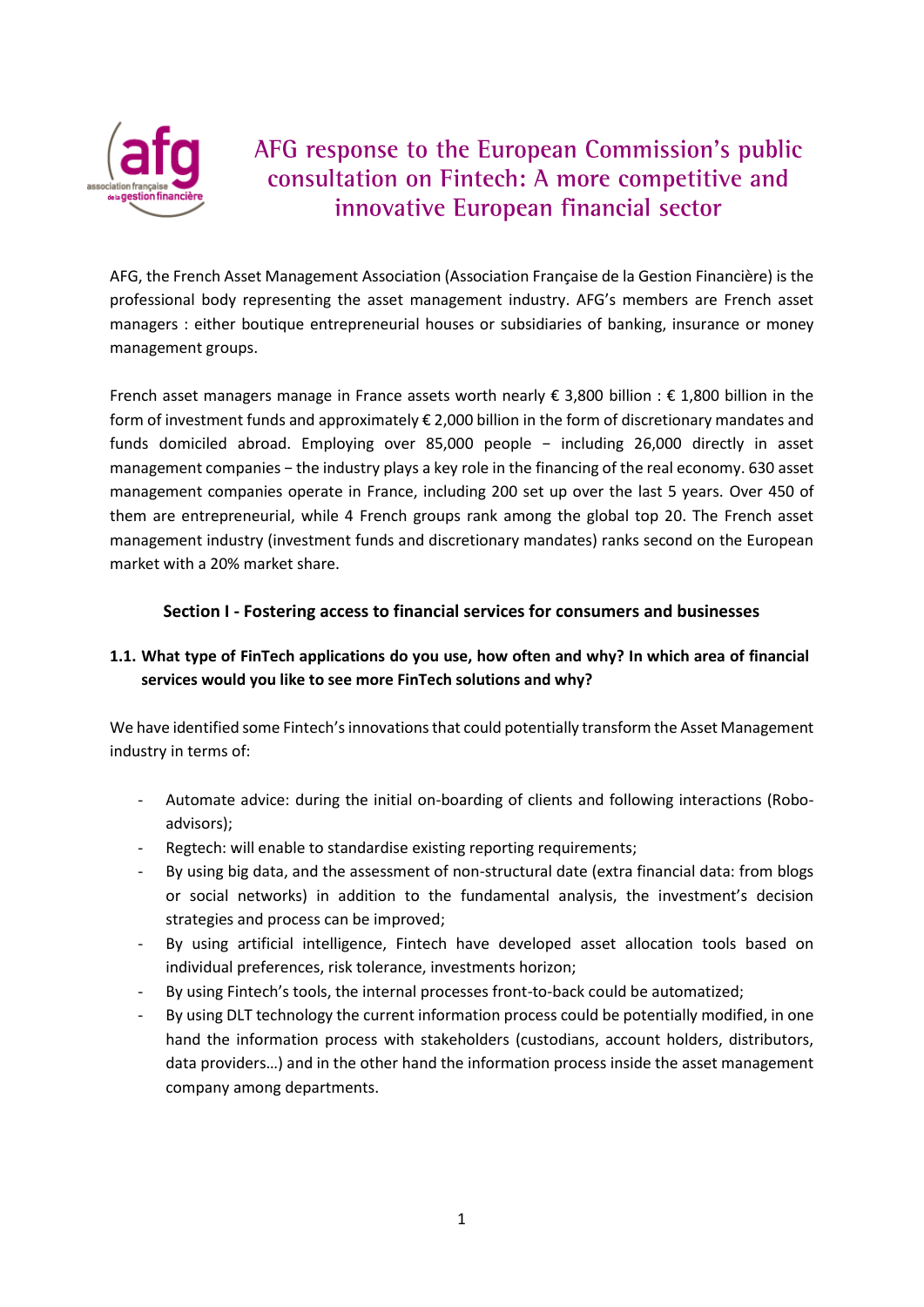Deloitte in its report "La fintech à la française<sup>1</sup>" pointed out 11 main innovations in the financial services carried by Fintech:

- 1. Non-Traditional payment systems (funds transfer and decentralized payment systems based on blockchain technology such as Bit-Coin);
- 2. Cashless world (mobile payment, integrated invoicing, simplified payments and enhanced security payments online);
- 3. Disaggregation forces (Insurance comparators, the emanation of self-driving cars, the distribution of insurance products by Google, Amazon, Facebook and Apple (GAFA) and the development of the sharing economy focused on the uses and not the ownership that disrupt the insurance value chain;
- 4. Connected world (with connected objects that offer opportunities to rethink and to extend the business model from protection of goods and people to more prevention and assistance)
- 5. Buyer-seller's connections (market provisioning platforms);
- 6. Trading robots that will enable transactions to be carried out with greater automation and speed thanks to Big Data and Artificial Intelligence technologies;
- 7. Alternative lending platforms (deposits and fast loans, targeting investors with greater risk appetite and opening alternative financing to traditional bank financing);
- 8. Evolution of customer preferences (many innovations are customer-oriented, customized and coherent related to new distribution/communication channels, for example: development of online banks, evolution of services offered on smartphones);
- 9. Outsourcing of processes (for example: automation of back office tasks, the cloud computing allowing better connectivity, data sharing and data processing…);
- 10. Empowered investors (wealth management is democratized via innovations, social networks, robo-advisors ...);
- 11. Fundraising / Shareholding: crowdfunding, crowdlending.

# **1.2. Is there evidence that automated financial advice reaches more consumers, firms, investors in the different areas of financial services (investment services, insurance, etc.) and at what pace? Are these services better adapted to user needs? Please explain.**

Digitalization brings changes in customer's behaviour, and the use of devices such as smartphones, tablets and so on, constantly modifies the usages and needs of consumers.

We live in an era of on-demand consumption. Elements such as simplicity, accessibility, transparency, interactivity, personalization, attractive costs drive the consumption of all generations especially millenniums. Fintech companies target these users and they are capable of setting up very quickly (in few months) agile tools adapted to this new trend of the demand.

In France, Fintech can develop thanks to this new consumption behavior particularly concerning banking services. According to a KPMG study, 36.2% of French consumers are Fintech customers.

 $<sup>1</sup>$  « La Fintech à la française : Une filière d'excellence à développer ensemble », Deloitte 2016</sup>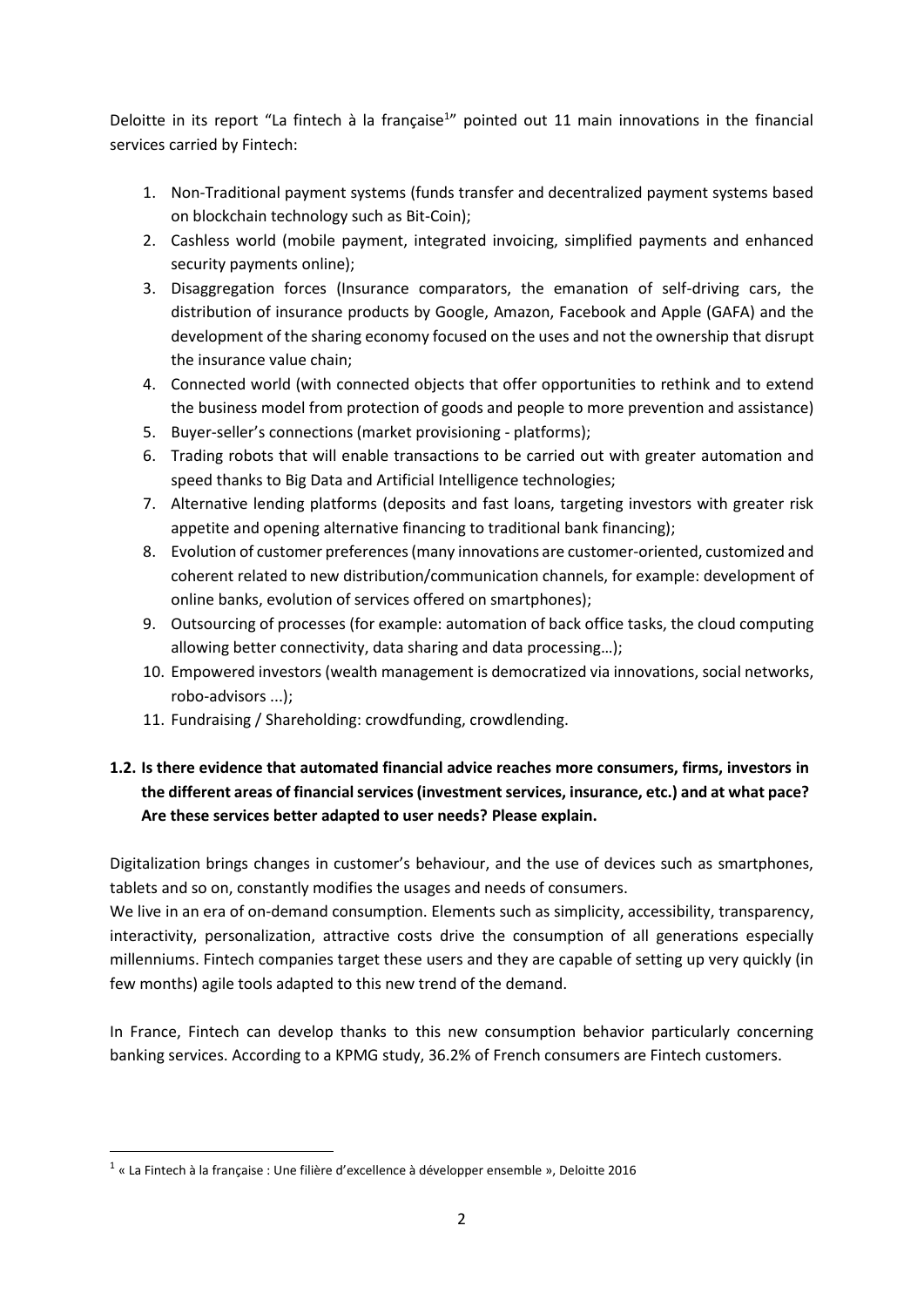Concerning automated financial advise, this type of service indeed reaches a type of investors (nonsophisticated investment public) that haven't had until now access to financial advisers, thanks to a more affordable, easy-to-use solution, this kind of financial advice will probably even contribute to investors protection, as the information seems to be more transparent, they also include elements of financial education that contribute to the understanding of financial products, and thus investment process.

Automated financial advice can be fully digital and automated without human interaction, or can take the form of a hybrid solution with a human advisor at some point during the investment process. We believe that automated advice will not entirely substitute human interaction, as an advisor may respond directly to specific questions and provide information the consumer requires more precisely.

Another point of attention concerns the definition that is given to "advice" service and for which types of products (insurance, investments, pension…). In the EU, different types of advice are regulated differently and have different scopes depending on whether they fall into the banking, insurance or securities (investment management) remit. The definition of advice should then be as broad as to include all or the majority of individual's financial needs.

# **1.3. Is enhanced oversight of the use of artificial intelligence (and its underpinning algorithmic infrastructure) required? For instance, should a system of initial and ongoing review of the technological architecture, including transparency and reliability of the algorithms, be put in place? What could be effective alternatives to such a system?**

As for any innovation or new process in the financial sector, an enhanced oversight of artificial intelligence and its underpinning algorithmic infrastructure is required. In terms of controlling system to put in place, it should be developed by experts taking into consideration all the elements that are analysed by the artificial intelligence particularly data and information consistency as well as algorithm infrastructure. However, the regulatory oversight should not discourage innovation by serving as a barrier to entry into the financial services market.

# **1.4. What minimum characteristics and amount of information about the service user and the product portfolio (if any) should be included in algorithms used by the service providers (e.g. as regards risk profile)?**

It is difficult to identify minimum characteristics and amount of information. However, it is certain that more the data is available the more accurate the services will be. Algorithms depend on the input of data which has to be relevant and consistent in order to ensure that the output is based on the most reliable information.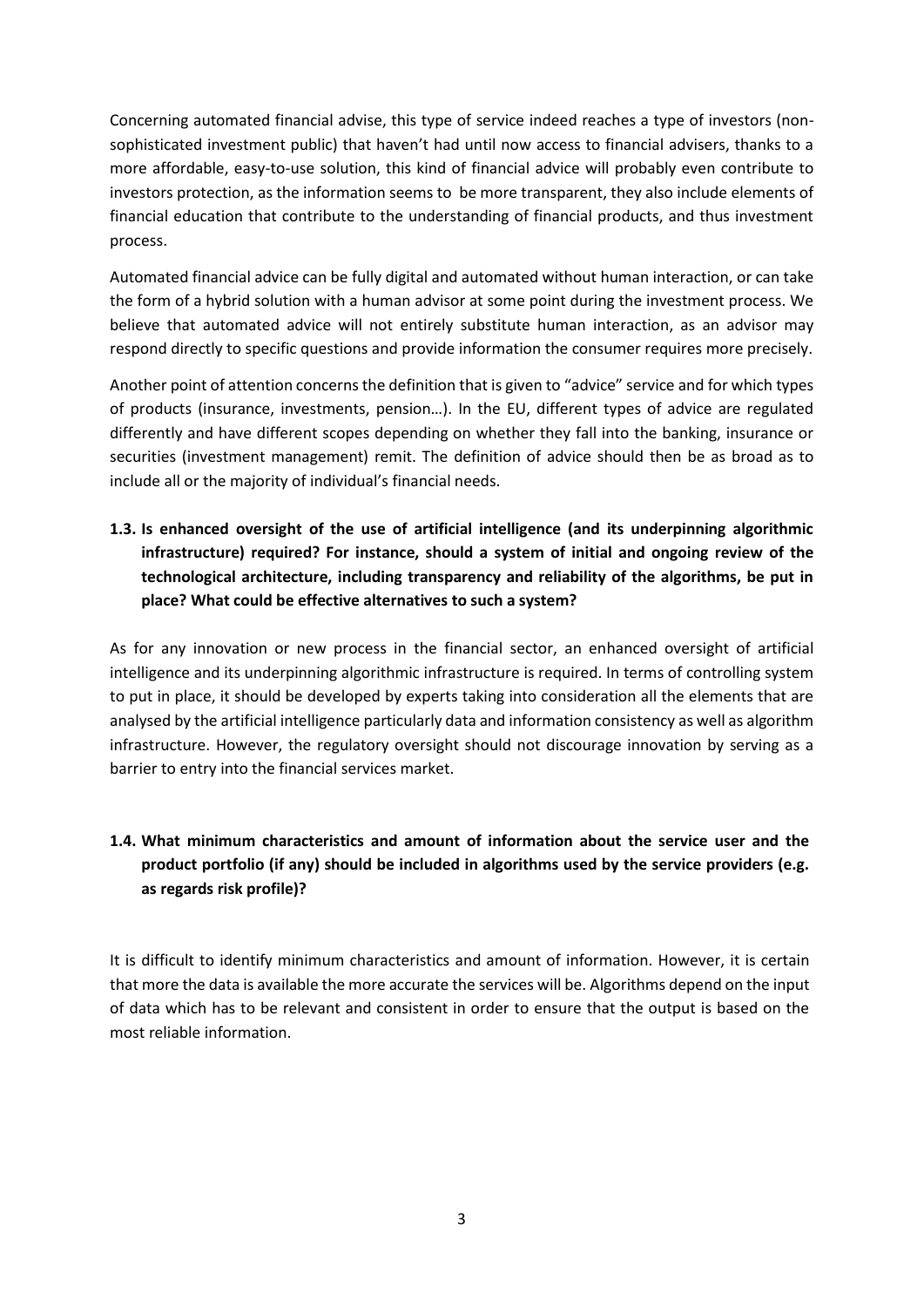# **1.5. What consumer protection challenges/risks have you identified with regard to artificial intelligence and big data analytics (e.g. robo-advice)? What measures, do you think, should be taken to address these risks/challenges?**

Consumer protection lies in the understanding of the service and the risks (any kind) that they incur in using them particularly concerning robo-advisors' services and products. The information that digital advisors have to provide to customers includes: service's costs, as well as information about the potential risks (market, financial, operational, technological).

From the regulatory perspective, in addition to the well-known privacy and security challenges that come with the digitization of personal financial data, there are **new regulatory challenges** that are more specific to automated advice. The supervisor should invest in new kind of expertise in order to be able to assess<sup>2</sup>. :

- the algorithms and data incorporated in the automated advisors;
- the choice architecture through which the advice is presented;
- the underlying information technology infrastructure;

**.** 

- the downside risk from the scale that automation makes possible.

However, it is important to stress the importance of the principle of equity before the law, which applied to robo-advisors means that they should be subject to the same regulation framework and supervision as traditional advisors with a particular attention on some elements such as: Data protection and cybersecurity, trading practices, algorithms design and oversight, cost transparency, risk information and KYC requirements.

This being said and in consideration of the fact that this type of advice is still a niche, NCAs' investment engaged for its supervision should remain proportionate.

#### **Section II - Bringing down operational costs and increasing efficiency for the industry**

#### **2.1. What are the most promising use cases of FinTech to reduce costs and improve processes at your company? Does this involve collaboration with other market players?**

Fintech have benefited from a more favorable ecosystem since the 2008 crisis, notably in terms of regulatory openings (In the Credit and Payment markets regulatory evolutions open the way for new entrants), Fintech are supervised by regulators but they benefit from more flexible status due to the non-exhaustive nature of their activities.

Fintech activity is seen by a large majority of traditional players more as an opportunity, to integrate the solutions of these start-ups, than as a threat. As a matter of fact, traditional players are willing to interact with Fintech. In the case of asset management activity, the French Asset Management

<sup>&</sup>lt;sup>2</sup> « Regulating Robo Advice across the financial services industry », Tom Baker, Iowa Law Review, Vol. 103, Forthcoming, U of Penn, Inst for Law & Econ Research Paper No. 17-11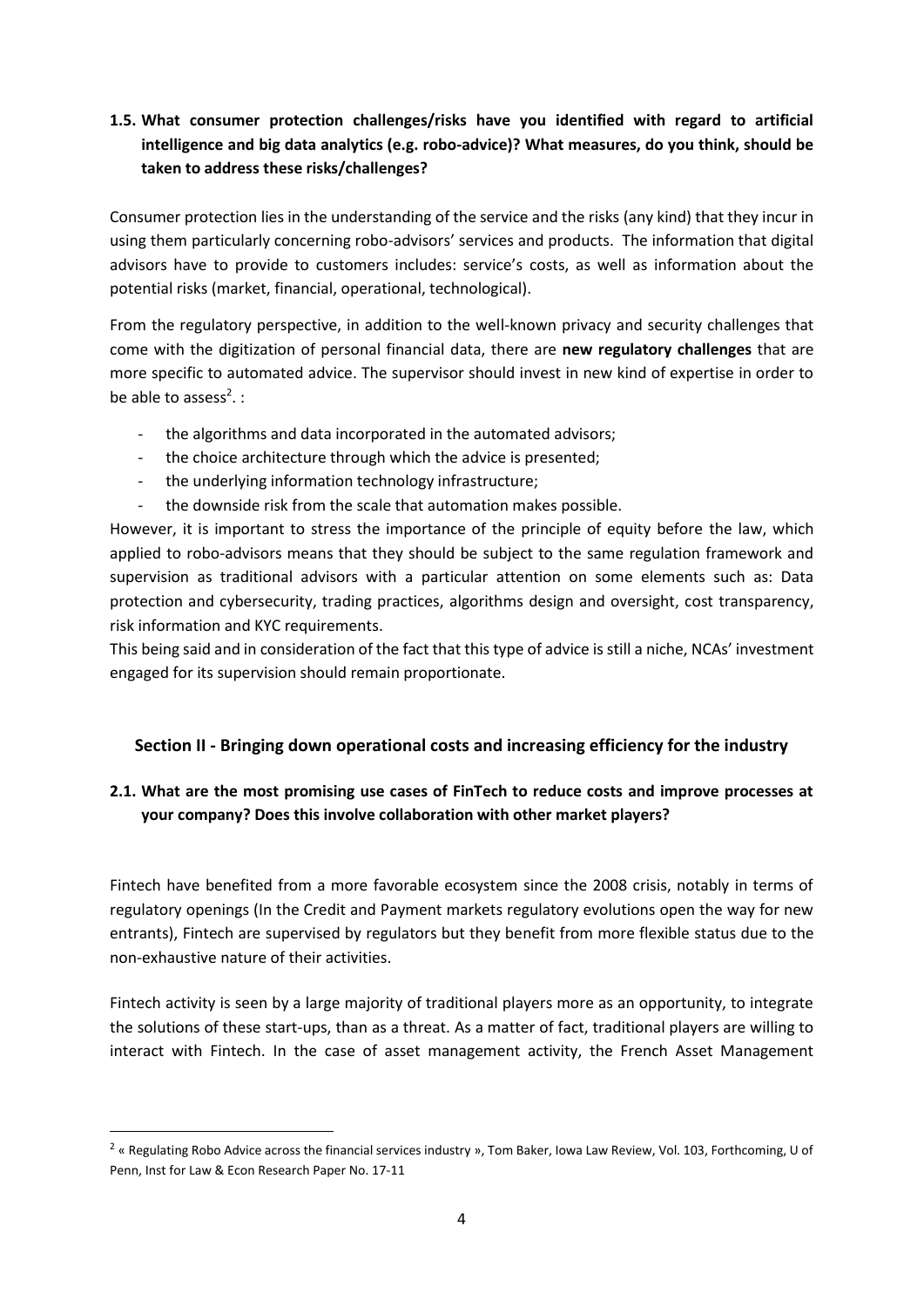association's Research and Innovation Commission provides, in his 2017 published report<sup>3</sup>, some specific examples of potential interactions between Fintech and traditional players.

Thus, the interactions between traditional players and Fintech can take different forms and might lead to synergies generating cost reduction and / or optimization of means: Partnerships, incubation, investment, acquisition ...

- Partnerships: collaboration between a fintech and a traditional company
- Incubation: A business incubator or a startup accelerator is a structure for accompanying business creation projects. The incubator can provide support in terms of accommodation, counseling and financing during the early stages of the company's life
- Investment: acquisition of stakes in Fintech capital
- Acquisition: purchase by a traditional company of a fintech

Fintech have a strong potential of development in France, despite some challenges that still need to be overcome, such as personal data security issues, lack of understanding of the solutions proposed by Fintech, ... However, it is certain that the emergence of these players is an opportunity for growth, transformation and innovation for both traditional players and Fintech themselves. Traditional players will be able to benefit from Fintech's technological know-how and for Fintech is also an opportunity to find customers as well as to find financing for their development with solid players.

The most **disruptive** use case from the Asset management perspective could be the use of DLT particularly for information sharing, data management solutions, DLT adopted by market participants as main infrastructure (transactions settlement and delivery, as well as payments infrastructure)<sup>4</sup>.

As currently all DLT implementations are proprietary solution without interoperability due to missing standards, DLT is not mature for a large scale implementation and/or for systemically critical financial infrastructures. In the field of post market and of payment versus delivery of securities, Target 2 Securities which is quite a recent improvement of the euro zone provides a very high degree of efficiency and one should of course avoid the risk of 'dropping the prey for the shadow'.

**2.2. What measures (if any) should be taken at EU level to facilitate the development and implementation of the most promising use cases? How can the EU play its role in developing the infrastructure underpinning FinTech innovation for the public good in Europe, be it through cloud computing infrastructure, distributed ledger technology, social media, mobile or security technology?**

The challenge for policymakers is to ensure that FinTech develops in a way that maximises the opportunities and minimises the risks for the good financial market functioning. As from now the Fintech innovation are still in experimentation, the European Commission should have an openedposition in terms of legal framework. In fact, it would be detrimental to define too strict legal

**.** 

<sup>3</sup> « Guide de la transformation Digital des Sociétés de Gestion en SGP 3.0 », AFG 2017

<sup>4</sup> « Unlocking economic advantage with Blockchain : A guide for asset managers », Oliver Wayman, J.P. Morgan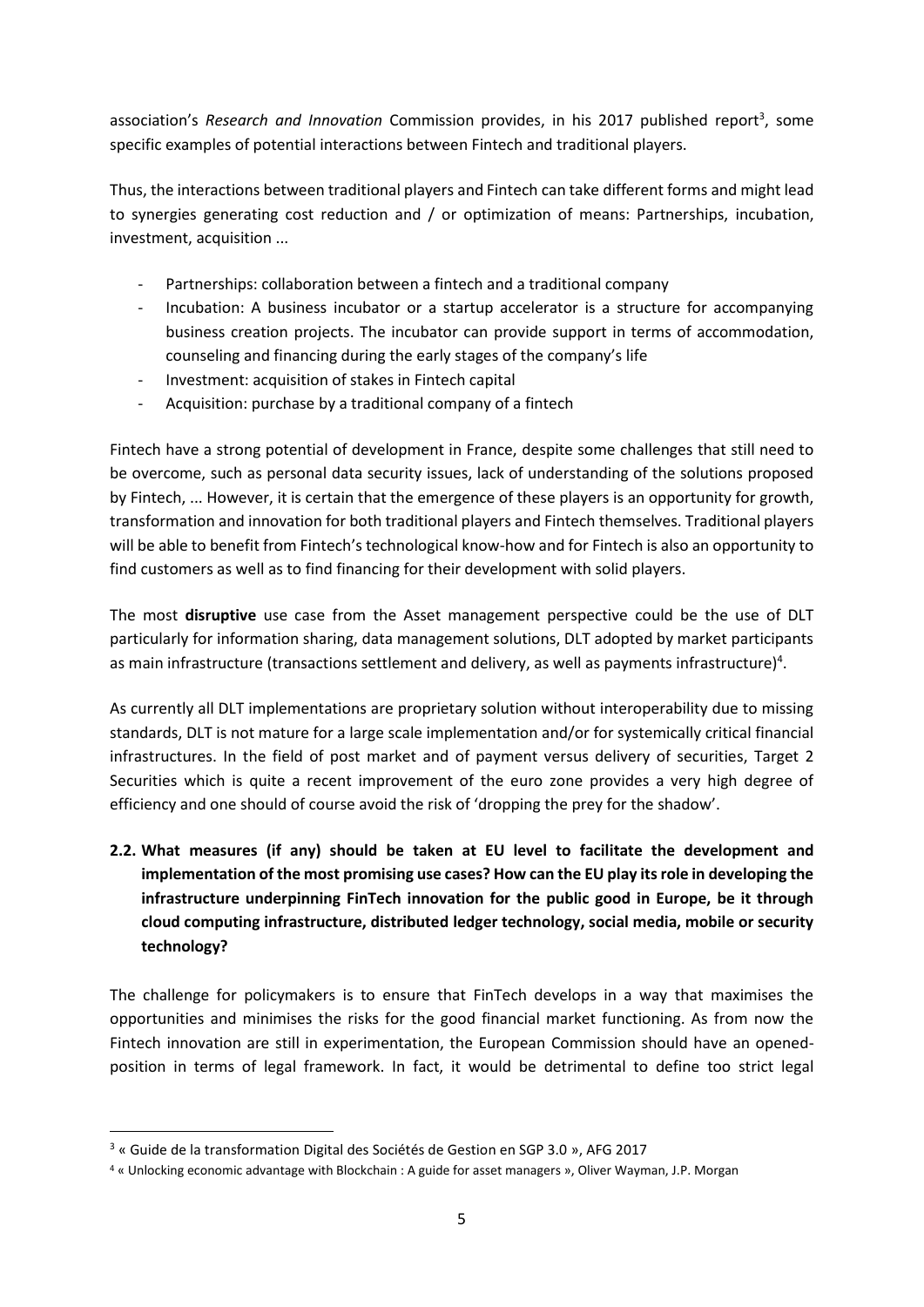framework. Therefore, it should be sufficiently flexible to allow the development of future technologies.

#### **2.3. What kind of impact on employment do you expect as a result of implementing FinTech solutions? What skills are required to accompany such change ?**

The advent of new players - Fintech that have access to a large amount of data thanks to Big Data comes with new talents that are able to combine two essential characteristics: technological skills for information processing and financial technical skills for qualitative and quantitative data analysis. As highlighted in a PWC report: when new technologies enter the workplace, workers' skills and experience must evolve accordingly. Current employees need to keep abreast of new skills requirements and develop themselves to remain attractive to employers. Because new programming or digitally related skills cannot be taught formally, it is up to employees to build networks locally and embrace the emerging trends and technologies. Talent management frameworks should encourage and reward this attitude.

The implementation of a Fintech does not necessary mean jobs destructions and unemployment, however it is certain that new skills will be needed, thus training is mandatory to created value-added jobs and business performance.

Of course any excessive regulatory advantage granted to 'sandboxes' which would not be withdrawn in due time once this new firms become competitive actors could have detrimental effects in terms of equilibrium of the financial ecosystem. In addition, one must look even further: in fact, a new phenomenon which has been recently observed is that many millenniums get a little bit tired with screens and digital and often look for more traditional types of human relationships.

# **2.4. What are the most promising use cases of technologies for compliance purposes (RegTech)? What are the challenges and what (if any) are the measures that could be taken at EU level to facilitate their development and implementation?**

Regtech (regulatory technology) refers to a new generation of players that deal with regulatory challenges in the financial services sector through innovative technology. These Regtech companies use technology to help businesses comply with regulations efficiently and inexpensively.

Their specificity is to rely on innovative technologies to respond quickly to the needs of their customers: artificial intelligence, Big Data, cloud infrastructures**, DLT…**

These new players are an agile response to regulatory requirements and have an impact on risk control, compliance, and legal activities, and might reduce low value added tasks in compliance processes.

According to a Deloitte report<sup>5</sup> : Regtech have proven successful in some activities such as quant based obligations, information based obligations and risk identification and management tools for example: Legislation / regulation gap analysis tools, compliance universe tools, management Information tools, transaction reporting tools, regulatory reporting tools, risk data warehouses.

<sup>&</sup>lt;sup>5</sup> « Regtech is the new FinTech. How agile regulatory technology is helping firms better understand and manage their risks », Deloitte, 2016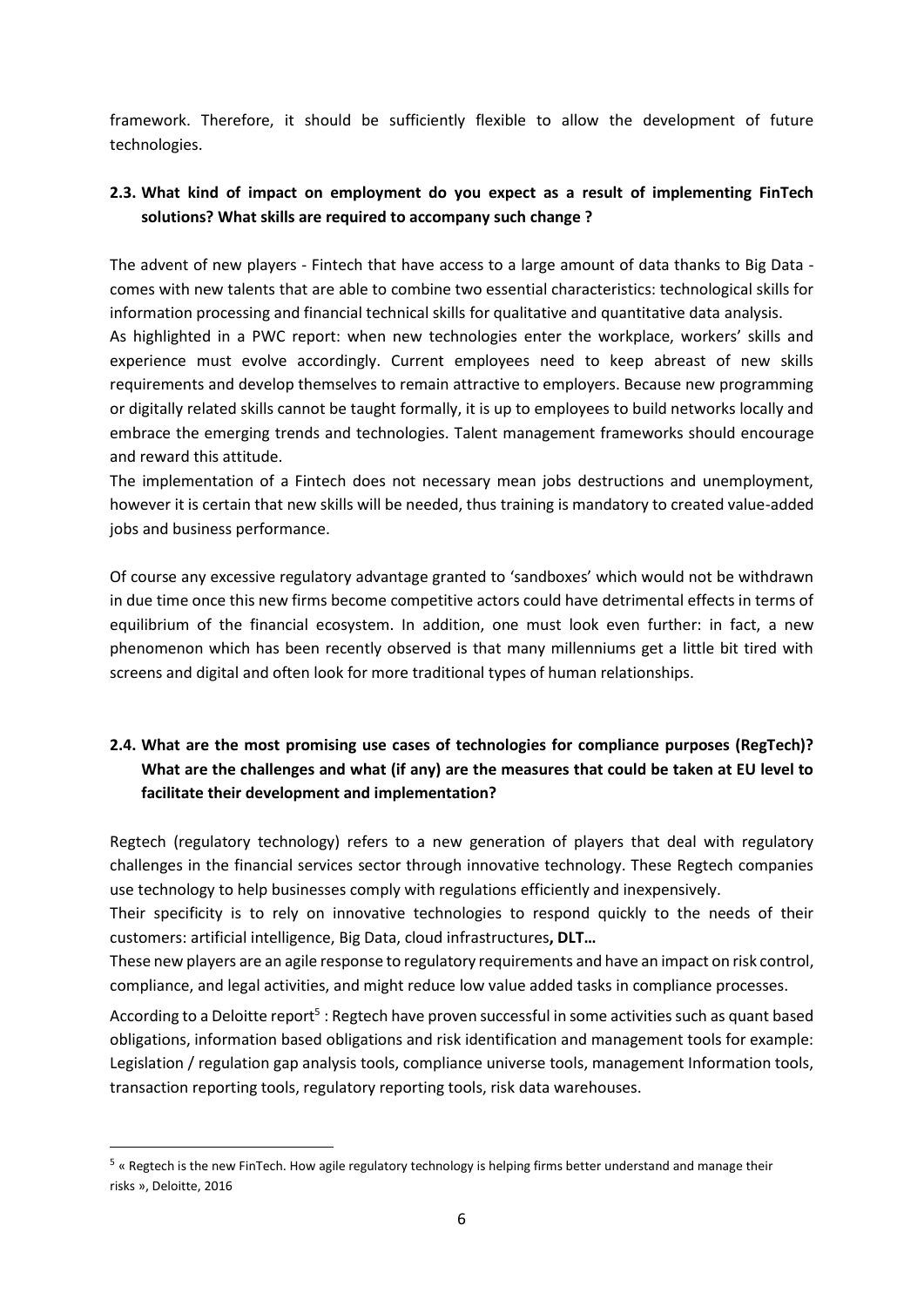Another Deloitte<sup>6</sup> report stands that in the short term Regtech, thanks to the technological support, will help investment management firms to automate compliance tasks and reduce operational risk and costs associated with meeting compliance and reporting obligations. In the long term Regtech solution will empower compliance functions to make informed risk choices based on data-backed insight about the compliance risks they face and how they mitigate and manage those risks.

Here below, the main Regtech solutions in the asset management industry:

- 1. Risk Data through the use of Big Data by collecting and assessing of a large amount of data regarding risk elements and by providing industrialized market risk calculation services (volatility and ex-ante VaR, tracking error indicators).
- 2. Real-time transaction monitoring: for example, some regtech have developed tools for the industrial management of ALM (Anti Money Laundering); other companies provide services in terms of matching and confirmation of orders with market counterparties, whether these orders are OTC or are processed on trading platforms
- 3. Regulatory reporting: with software that allows the automated management of fund's prospectus, automatic document management and fast editing of changes and translation modules enabling the semi-automated production of documents in other languages.

# **2.7. Which DLT applications are likely to offer practical and readily applicable opportunities to enhance access to finance for enterprises, notably SMEs?**

In France<sup>7</sup>, the DLT ability to improve and simplify the chain of post-trade operations, particularly through consolidation of securities registers and securities settlement, enabling security and speed of execution, has prompt 7 major Financial institutions to join forces to develop a post-market Blockchain infrastructure for the SME segment in Europe.

This pilot agreement aims to improve SME's access to capital markets while facilitating secure and transparent post trade operations. By reducing transaction costs while maintaining a high level of security, the solution would help SMEs raise funds more easily on capital markets. Blockchain technology has the potential to significantly enhance and streamline post-trade operations by facilitating securities registration for the European market and allowing fast execution of trades with clearing and settlement in real time.

**.** 

<sup>6</sup> « How Fintech can facilitate fund distribution », Deloitte, 2016

<sup>7</sup> [https://www.euronext.com/en/news/major-financial-institutions-join-forces-develop-blockchain-infrastructure-sme-post](https://www.euronext.com/en/news/major-financial-institutions-join-forces-develop-blockchain-infrastructure-sme-post-trade)[trade](https://www.euronext.com/en/news/major-financial-institutions-join-forces-develop-blockchain-infrastructure-sme-post-trade)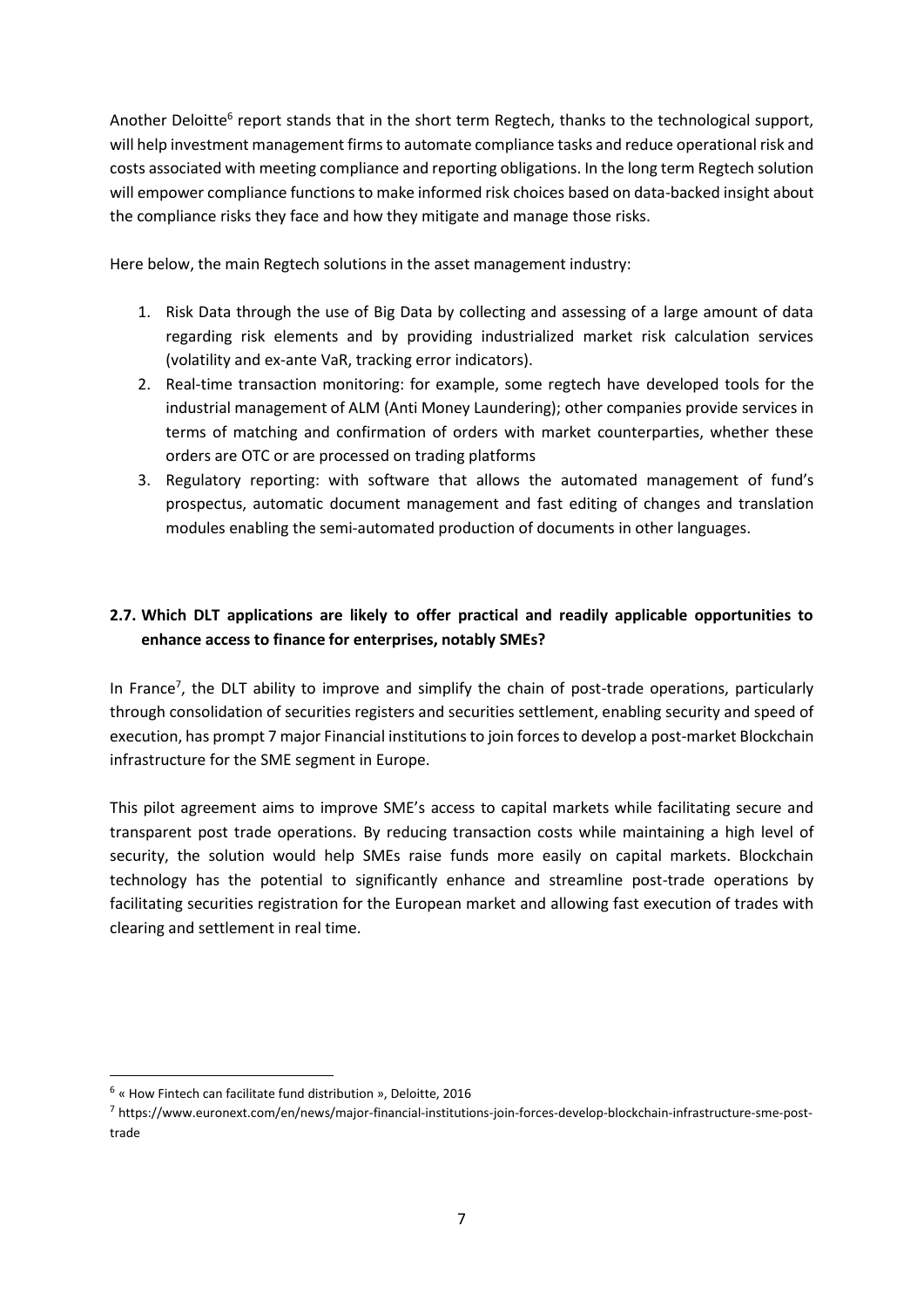#### **2.8. What are the main challenges for the implementation of DLT solutions (e.g. technological challenges, data standardisation and interoperability of DLT systems)?**

In the long-term, Blockchain technology may completely redefine the landscape of the investment management industry, as DLT has the potential to make trading and post-trading processes much more efficient, improve transparency and audit trails, and eliminate intermediaries which may enable costs reductions.

The three challenges are of great importance in order to ensure the implementation of DLT solutions:

- 1. **Data standardisation :** By enforcing convergence on common data standards and eliminating the need for a central authority to hold a "golden record<sup>8</sup>," DLT can reduce reconciliation and facilitate seamless transfer of digital assets. Focusing on key data formats (i.e. LEIs, UTIs, UPIs, ISINs and prices as a minimum) could facilitate the automation of reporting.
- 2. **Technological developments:** as the technology is at its early stage, the system has to be flexible for new technological developments
- 3. **Full interoperability of DLT systems:** this element is key and essential, no single blockchain will probably fulfill all requirements for all financial products. Interoperability is necessary but should be better defined depending on whether the instrument concerned is the subject of a secondary market or not, and whether transactions are treated as liabilities or as assets in the portfolios.

We have identified some other challenges that also require particular attention:

- 4. **Data protection:** one characteristic of the DLT is that they provide a fairly secure way of storing and managing information, including personal data by using cryptography (digital signatures, encryption, time-stamping). Thus this advantage of the technology should enable to built a truly effective framework for the protection of personal data n which the use of personal data must be specified and protected.
- 5. **Cybersecurity:** DLT might have certain advantages relative to current systems especially concerning security and resilience to a cyber-attack or a system breakdown. The distributed and shared nature of the system could facilitate the recovery of both data and processes in the case of an attack<sup>9</sup>. However, the risk of cyber-attack should not be underestimated.
- 6. **DLT Governance:** Securities markets are organized around networks of trusted parties with robust governance frameworks which are either prescribed by regulation or are the result of

**.** 

<sup>8</sup> « Unlocking economic advantage with Blockchain : A guide for asset managers », Oliver Wayman, J.P. Morgan

 $9$  « Idem »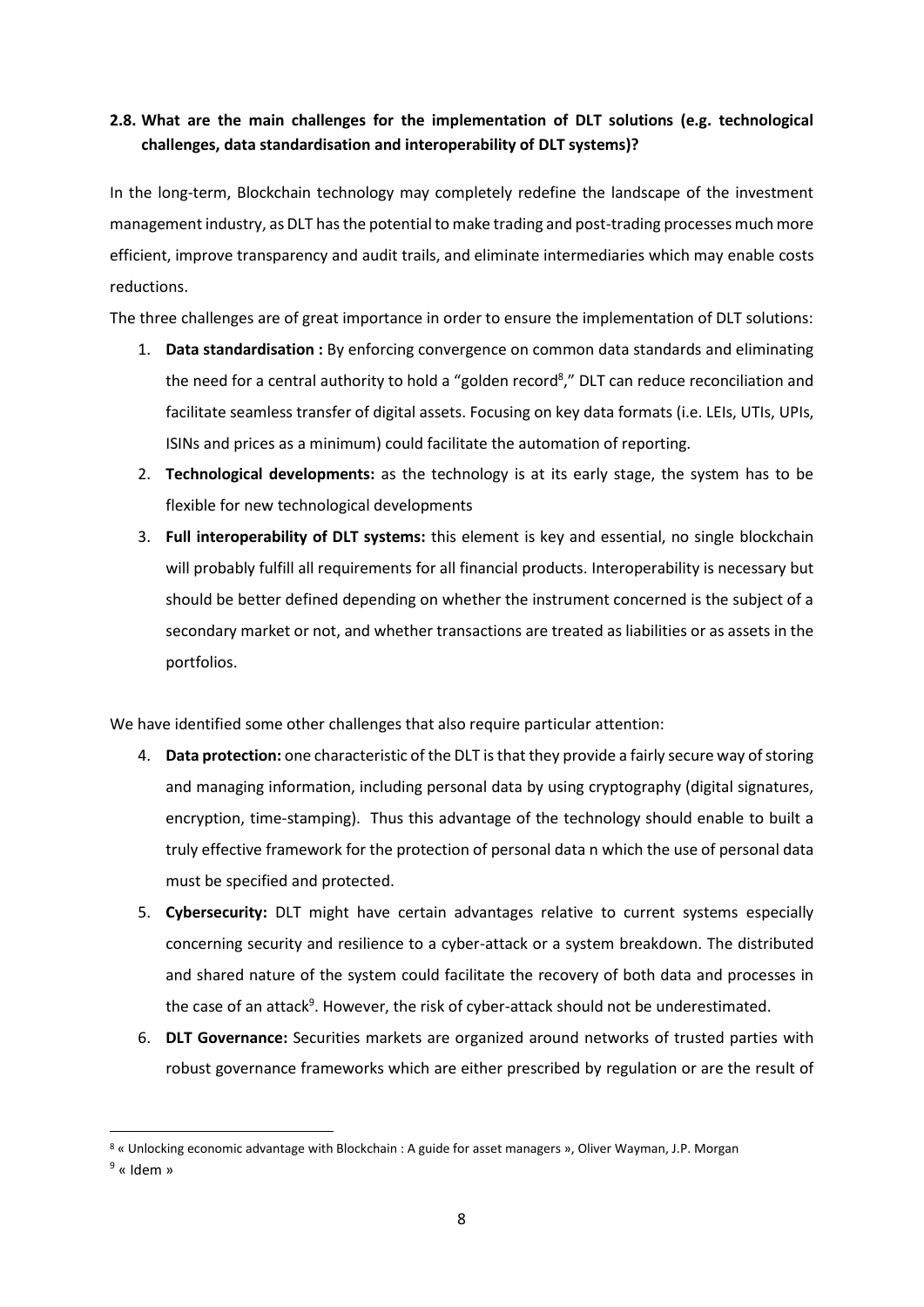agreements between participants. These governance frameworks are meant to support trust by establishing the obligations, the liabilities and rights of the participants<sup>10</sup>.

It is then of great important for the market participants to put in place appropriate governance frameworks in order to deploy DLT in the market. Frameworks should include provisions on the liability of the respective parties, rules to approve/reject authorised participants… and they have to be adapted to the DLT features and functions.

# **2.9. What are the main regulatory or supervisory obstacles (stemming from EU regulation or national laws) to the deployment of DLT solutions (and the use of smart contracts) in the financial sector?**

We have not yet identified regulatory or supervisory obstacles as the use of the DLT is at its early stage and no concrete solution using DLT technology has yet been put into production.

However, The French General Treasury launched a consultation on the DLT technology. The Sapin II act empowers the Government to reform the applicable law to certain financial securities in order to allow their representation and transmission thanks to the DLT.

The definition of a robust framework ensuring the legal certainty of the financial transactions carried out using this technology is an important lever for the public authorities, in a context where the rules of the game at European or international level are intimately linked to the ability to host specific projects. In order to identify any regulatory obstacle, AFG (French Asset Management Association) contributes significantly to the French Treasury work on the establishment of a legal framework for the DLT.

AFG has also created a Blockchain working group that encompasses the biggest asset managers on the financial center in Paris that aims to identify the potential impacts, risks and opportunities of this technology for the asset management industry.

AFG is also an active member on the Blockchain Commission of Paris Europlace which aims to accompany the French legislator in its desire to allow the use of Blockchain technology in financial markets.

 $10$  « The Distributed Ledger technology applied to securities Markets », ESMA 2017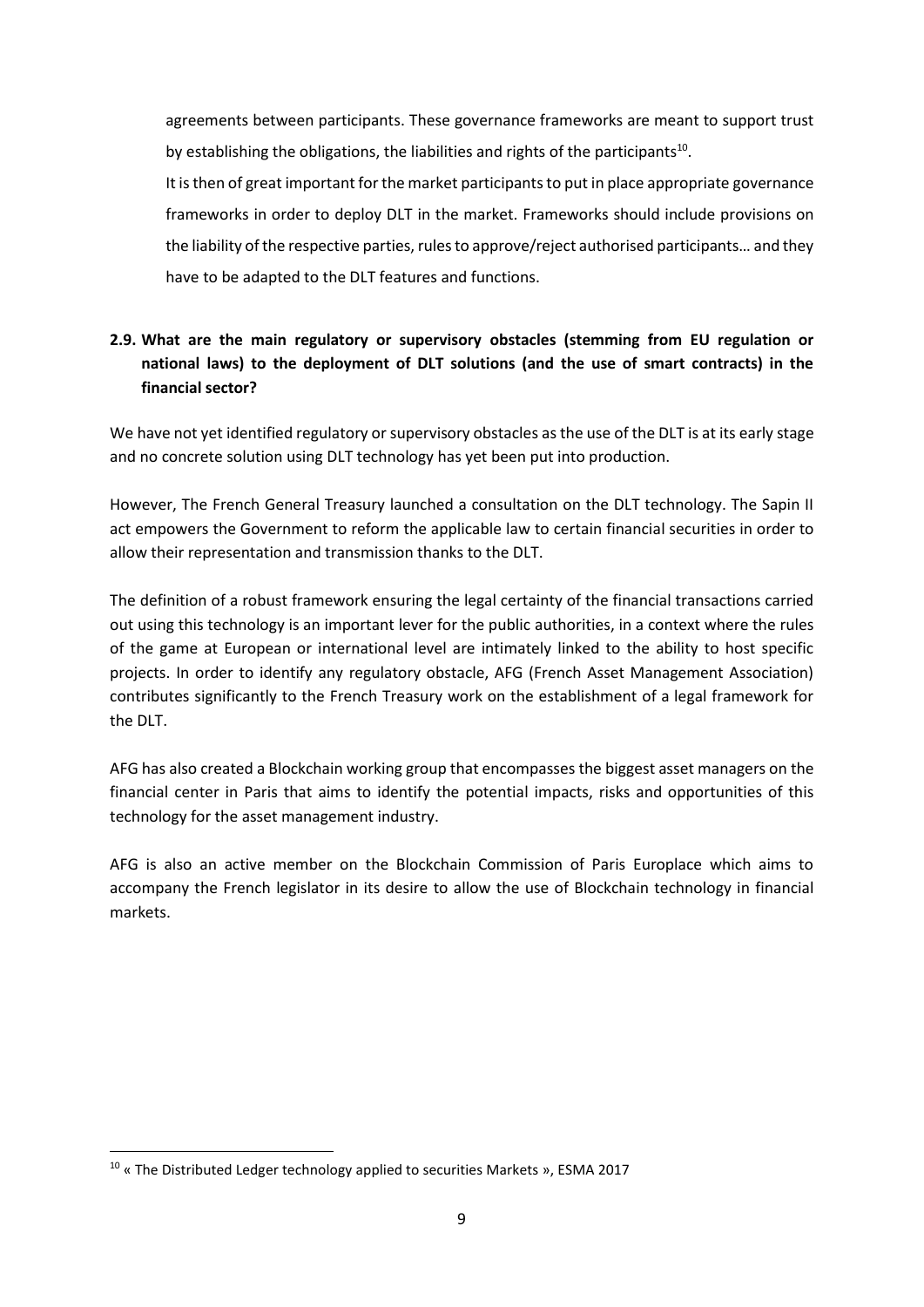# **2.12. Can you provide further examples of financial innovations that have the potential to reduce operational costs for financial service providers and/or increase their efficiency and of the related challenges?**

A PwC<sup>11</sup> report identifies three areas within the asset management industry that stand to benefit from Blockchain technology are:

- **1. Settlement:** By removing intermediaries and providing a trusted and shared view of permissioned data, blockchain could:
- Reduce costs (e.g. fewer reconciliation errors)
- Speed up settlement (e.g. faster validation)
- Increase resilience (e.g. no single point of failure)
- Improve transparency (e.g. easier to monitor)
- **2. Transfer Agency:** The increased transparency afforded by blockchain provides the opportunity to disintermediate and create direct linkage between fund managers and distribution platforms.

The prevalence of intermediaries (fund platforms and brokers) operating at an omnibus level changes the role of transfer agents.

- **3. Fund valuations:** Blockchain could bring benefits to the valuations process as it:
- Enhances the accuracy and timeliness of record keeping
- A time-stamped, source of pricing data

**.** 

- Opportunity to share common view of data with service providers

#### **Section III - Making the single market more competitive by lowering barriers to entry**

**3.3. What are the existing regulatory barriers that prevent FinTech firms from scaling up and providing services across Europe? What licensing requirements, if any, are subject to divergence across Member States and what are the consequences? Please provide details**

At this early stage, we have not identified regulatory or supervisory barriers that prevent FinTech firms from scaling up and providing services across Europe.

<sup>11</sup> « Blockchain - The next wave of digitisation in asset management », PwC Malaysia, December 2016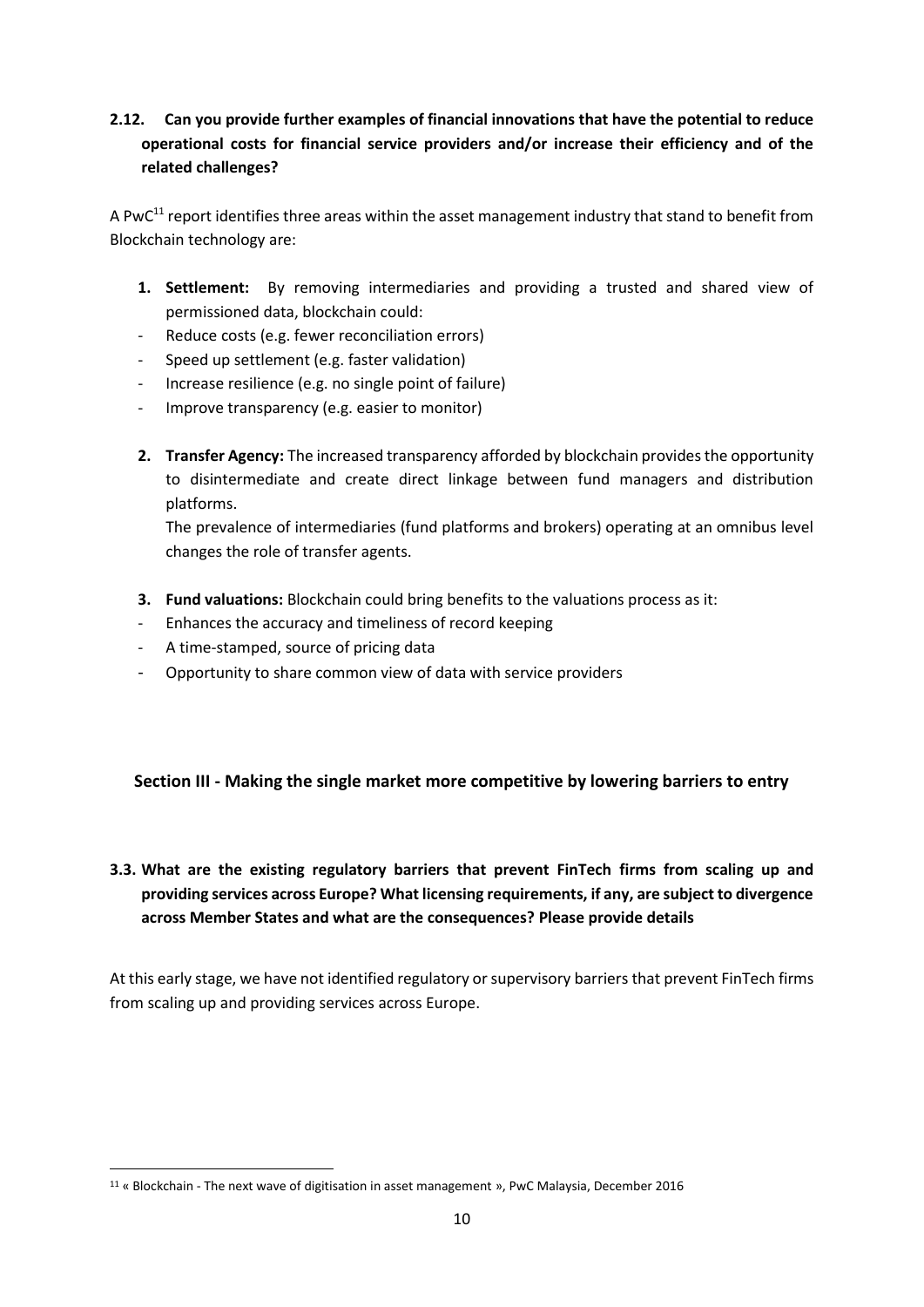**3.4. Should the EU introduce new licensing categories for FinTech activities with harmonised and proportionate regulatory and supervisory requirements, including passporting of such activities across the EU Single Market? If yes, please specify in which specific areas you think this should happen and what role the ESAs should play in this. For instance, should the ESAs play a role in pan-EU registration and supervision of FinTech firms?**

The challenge for policymakers is to ensure that FinTech develops in a way that maximises the opportunities and minimises the risks for the good financial market functioning. As from now the Fintech innovation are still in experimentation, the European Commission should have an openedposition in terms of legal framework.

# **3.5. Do you consider that further action is required from the Commission to make the regulatory framework more proportionate so that it can support innovation in financial services within the Single Market? If so, please explain in which areas and how should the Commission intervene.**

The challenge for policymakers is to ensure that FinTech develops in a way that maximises the opportunities and minimises the risks for the good financial market functioning. As from now the Fintech innovation are still in experimentation, the European Commission should have an openedposition in terms of legal framework.

## **3.7. Are the three principles of technological neutrality, proportionality and integrity appropriate to guide the regulatory approach to the FinTech activities?**

Yes, the three principles of technological neutrality, proportionality and integrity are appropriate.

# **3.9. Should the Commission set up or support an "Innovation Academy" gathering industry experts, competent authorities (including data protection and cybersecurity authorities) and consumer organisations to share practices and discuss regulatory and supervisory concerns? If yes, please specify how these programs should be organised?**

The innovation Academy approach is welcomed. Any approach of that kind is positive and will enable the synergy between industry experts, competent authorities and consumer organizations. The programs can be organized by group (field of expertise) where representatives of the industry, authorities, consumers and experts will be able to expose a particular topic. The topic should be designed by a high-level committee which will be in charge of all the strategic decisions.

# **3.14. Should the EU institutions promote an open source model where libraries of open source solutions are available to developers and innovators to develop new products and services under specific open sources licenses? What other specific measures should be taken at EU level?**

Yes, the EU institutions should promote an open source model as an open-source architecture brings more advantages by reducing implementation costs, by facilitating portability and access and by avoiding entry barriers.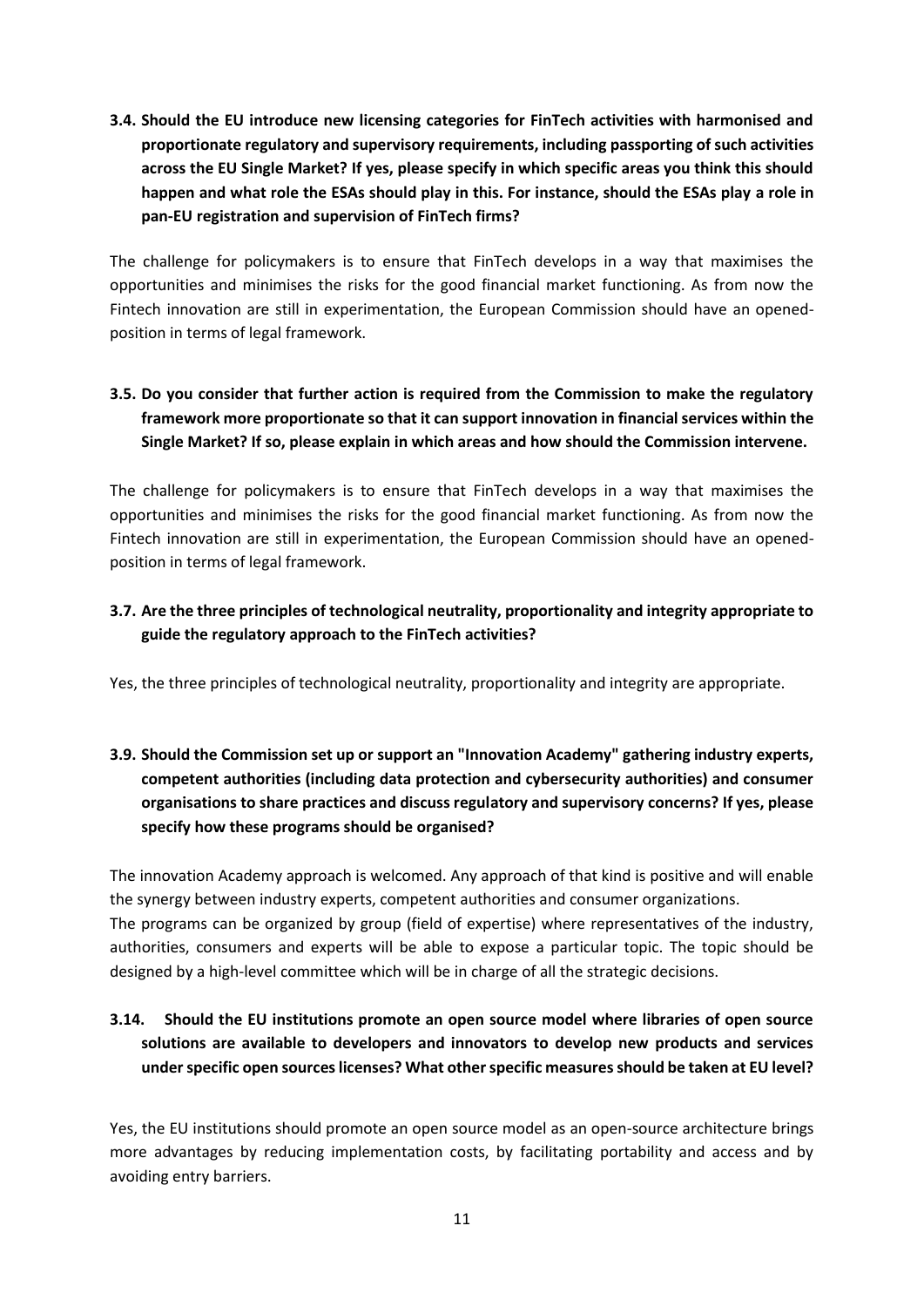#### **3.15. How big is the impact of FinTech on the safety and soundness of incumbent firms? What are the efficiencies that FinTech solutions could bring to incumbents? Please explain.**

Incumbent firms need to find the optimal engagement approach for interaction with Fintech as the impact of Fintech on its activities will depend on the interaction they select: Partnership, acquisition, investments…

In the asset management industry for example: Big data and artificial intelligence solutions have been adopted by several traditional players in order to improve the investment decisions and strategies, as well as to improve client profiles, for asset allocation, using non-structural data. Others have adopted robo-advisor's solutions to target other types of customers and thus amplified their services offer. Regtech solutions have an impact on cost reduction of compliance functions for incumbent firms.

The transformation process initiated by Fintech represents an opportunity for those involved to understand how and to what extent Fintech has an impact on their business, who will be able to take the right actions, learn from the past and be proactive in managing change.

#### **Section IV - Balancing greater data sharing and transparency with data security and protection needs**

# **4.2. To what extent could DLT solutions provide a reliable tool for financial information storing and sharing? Are there alternative technological solutions ?**

It seems that DLT can provide a reliable tool for financial information and sharing, DLT is decentralized register or database which serves as an online ledger keeping record of transactions that cannot be modified. It is a storage and transmission of information technology, which main characteristics are: transparency, security and decentralization.

The main features of any DLT are the following $12$ :

**.** 

- a distributed database, that is the ability given to participants to share the same information;
- a consensus protocol allowing the participants to agree on legitimate transactions;
- a stamping mechanism for transactions: once validated, transactions become immutable;
- secure authentication of participants and of their holdings;
- a real-time settlement mechanism, which is a direct consequence of properly applying the consensus protocol.

Nevertheless<sup>13</sup>, it is important to point out some elements that need to be solved before using a DLT technology:

<sup>&</sup>lt;sup>12</sup> « The FundsChain : Distributed Ledger Technology for Asset Management Indutry », White Paper, November 2016

<sup>13</sup> « Guide de la transformation Digital des Sociétés de Gestion en SGP 3.0 », AFG 2017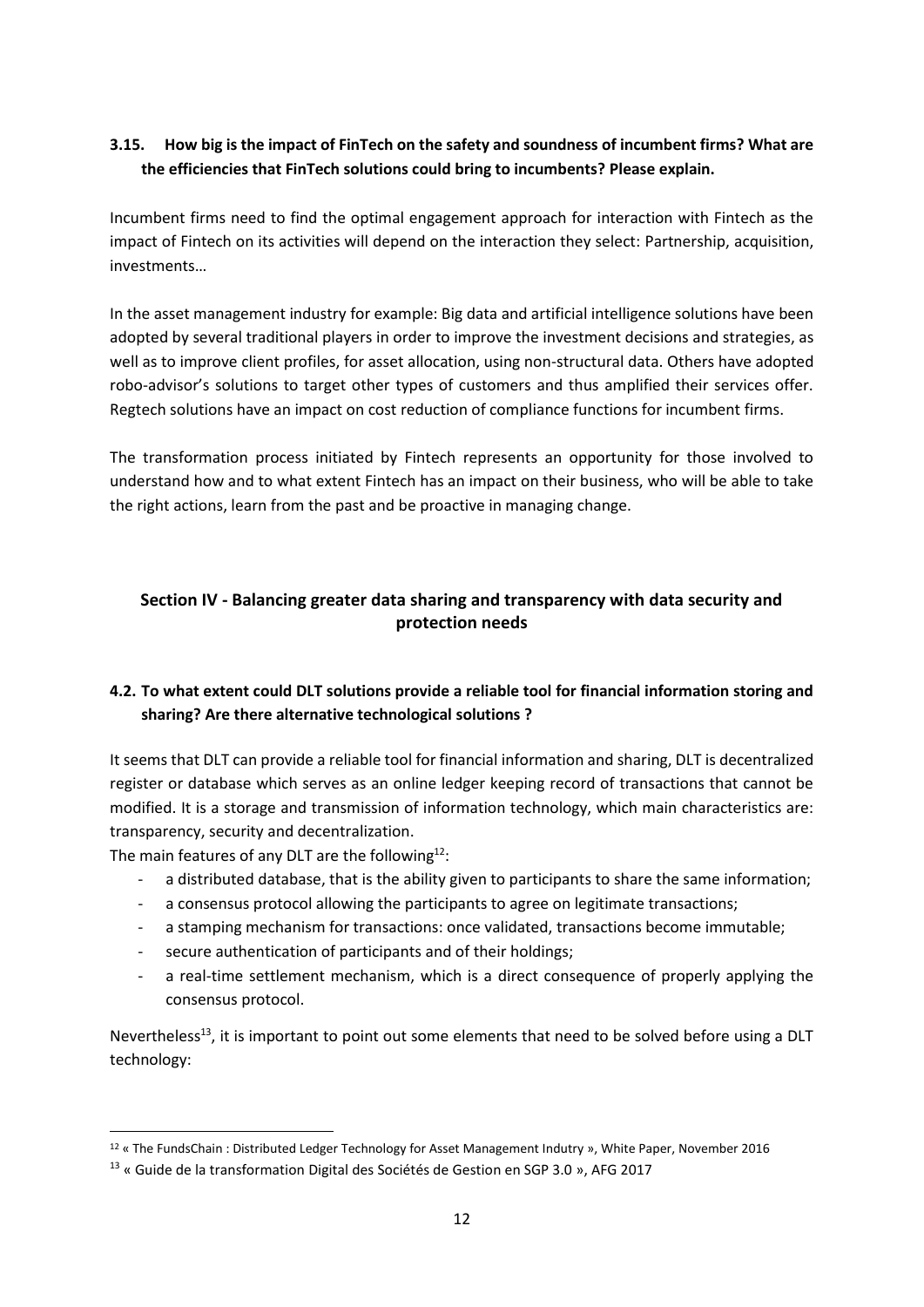- As Blockchain information is anonymized, it will be necessary to provide identification keys to reassign the historical data to the legal entities concerned;
- The information exchanged in the Blockchain must be a standardized to be exploitable, including over a long period (a multitude of standards would prevent economies of scale);
- In order to maintain security accounts through Blockchain, the law should recognize the terms of information's registration and retention

Concerning the Asset management industry, the use of DLT technology impacts both the management of the asset side and the management of the liability side. By using DLT technology the current information process could be potentially modified, in one hand the information process with stakeholders (custodians, account holders, distributors, data providers…) and in the other hand the information process inside the asset management company among departments.

#### **Impacts of DLT on the asset side (Non-exhaustive list):**

- Post trade
- Voting process at general meetings
- Transactions settlement management
- Collateral management
- Shareholders' register
- Transactions reportings: MIFID, SFTR, EMIR
- AIFM Regulatory reporting

#### **Impacts of DLT on the liability side (Non-exhaustive list):**

- Investment Funds distribution
- Direct distribution of funds to investors through PSD2
- The maintenance of the unitholder register
- The life cycle of the funds including the management of any fund's events from inception to dissolution
- Monitoring and payment of retrocessions
- Holder's informations, updating information harmonization (Fact sheet, KIID)
- Order's marking

The adoption of DLT technology would have significant positive effects for the asset management industry, provided that a global approach is taken enabling the substitution of some existing post postmarket infrastructure to a more efficient solution, which will be able to provide homogenized processing for listed and unlisted securities.

#### **4.4. What are the challenges for using DLT with regard to personal data protection and how could they be overcome?**

The provisions of the General Data Protection Regulation (GDPR- EU Regulation No 2016/679) on the protection of individuals with regard to the processing of personal data and on the free movement of this type of data would not prejudice the implementation of the DLT system.